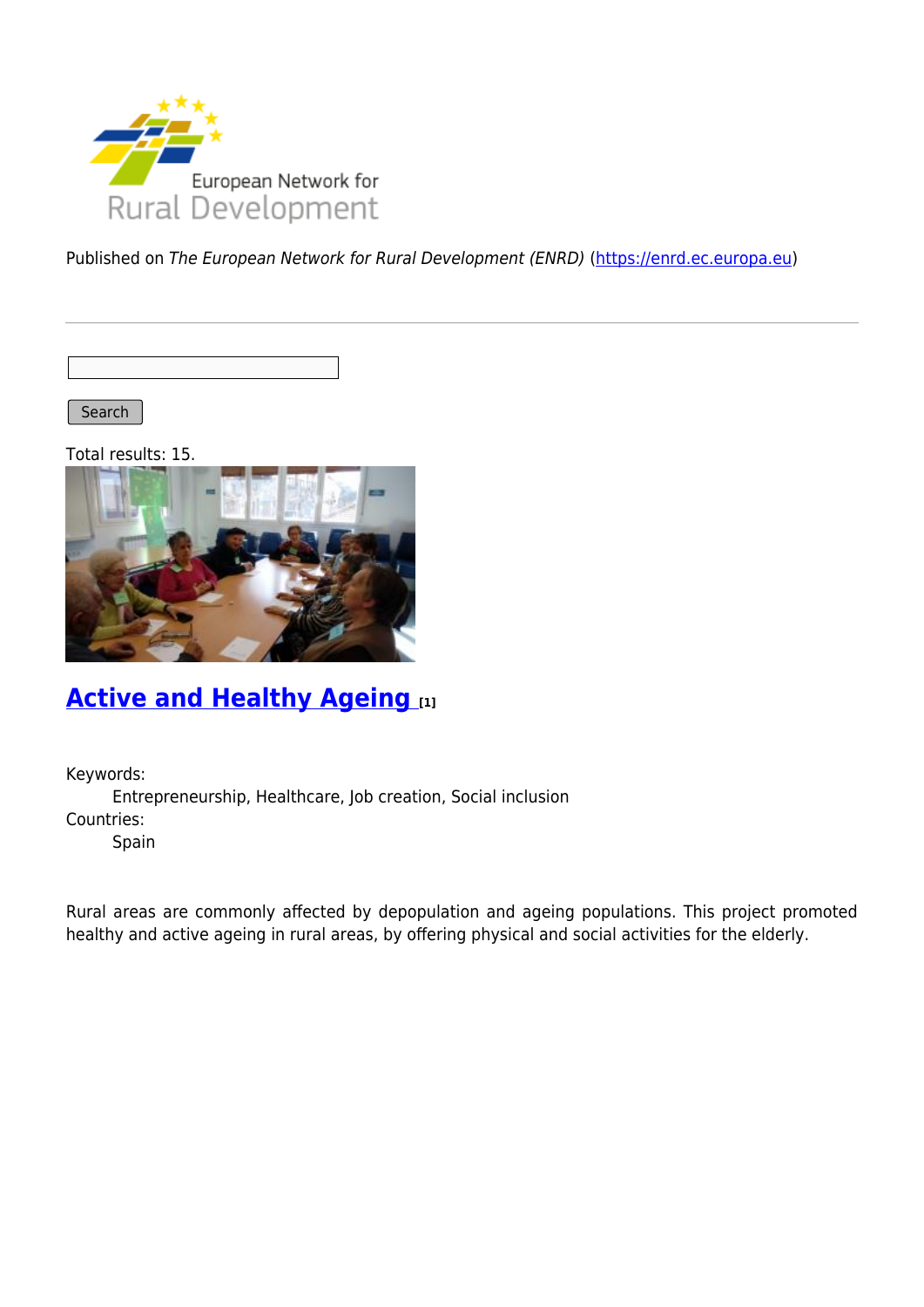

### **[Establishment of a cheese workshop](https://enrd.ec.europa.eu/projects-practice/establishment-cheese-workshop_en) [2]**

Keywords:

Competitiveness, Entrepreneurship, Family farming, Farm restructuring/modernisation, Job creation, Women, Young farmers

Countries:

Hungary

Support for setting up young farmers and adding value to agricultural products in processing enabled a young entrepreneur to set up her own family business on producing artisanal dairy products.



#### **[El Hueco Oxma – Rural Innovation](https://enrd.ec.europa.eu/projects-practice/el-hueco-oxma-rural-innovation_en) [3]**

Keywords:

Demography, Entrepreneurship, Job creation, Social inclusion, Vocational training & skills acquisition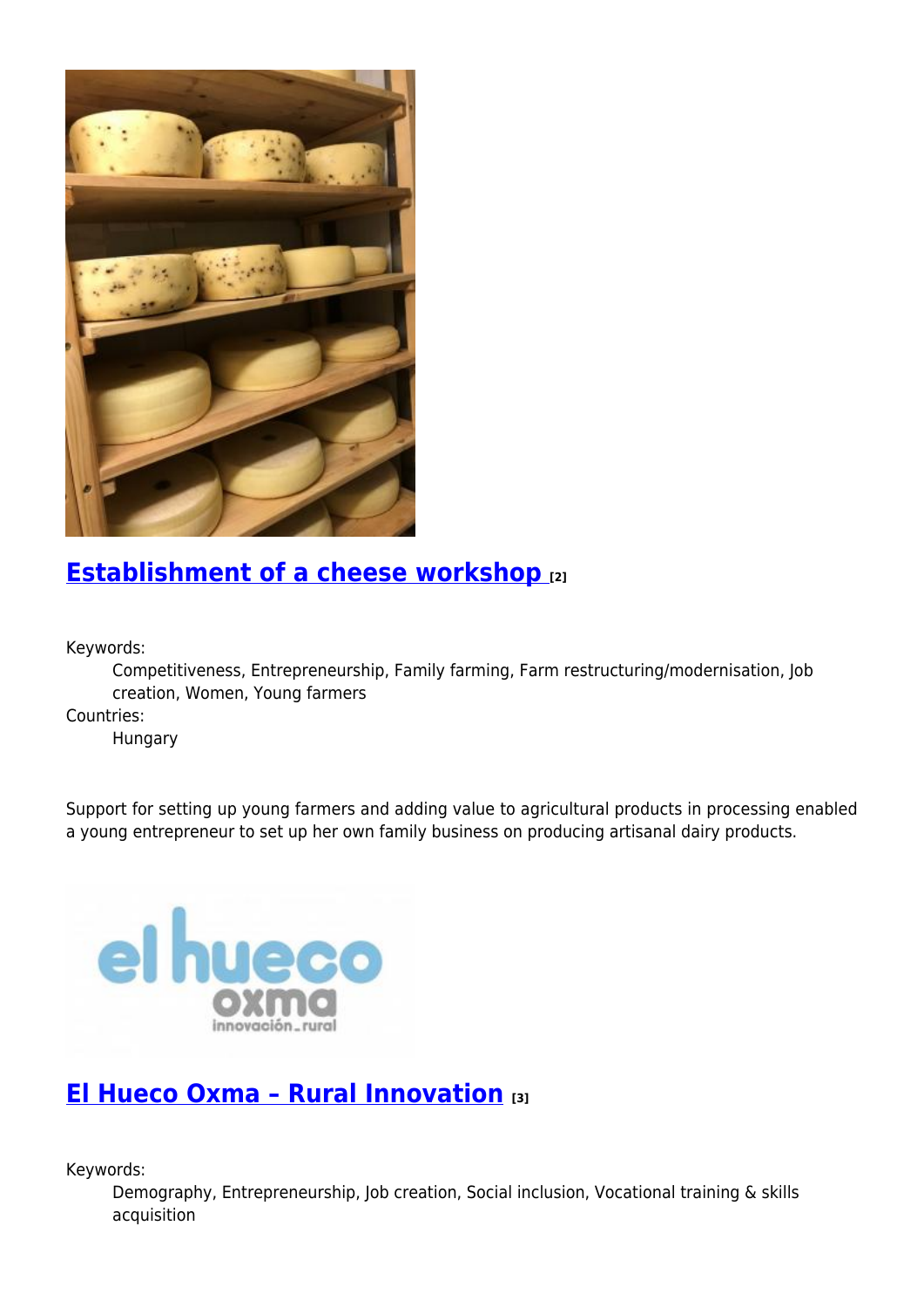Countries:

Spain

A social enterprise used RDP funding to foster social innovation and entrepreneurship in one of the most depopulated regions in Europe.



# **[Codita Sorin-Cristian - a young farmer's individual](https://enrd.ec.europa.eu/projects-practice/codita-sorin-cristian-young-farmers-individual-enterprise_en) [enterprise](https://enrd.ec.europa.eu/projects-practice/codita-sorin-cristian-young-farmers-individual-enterprise_en) [4]**

Keywords:

Agriculture, Competitiveness, Family farming, Farm restructuring/modernisation, Rural SMEs, Young farmers

Countries:

Romania

EAFRD support enabled a young person to start his own commercially-oriented farm, thus contributing to the generational renewal of the sector.



# **[From fleece to dress, a workshop using by-product of](https://enrd.ec.europa.eu/projects-practice/fleece-dress-workshop-using-product-livestock_en) [livestock](https://enrd.ec.europa.eu/projects-practice/fleece-dress-workshop-using-product-livestock_en) [5]**

Keywords: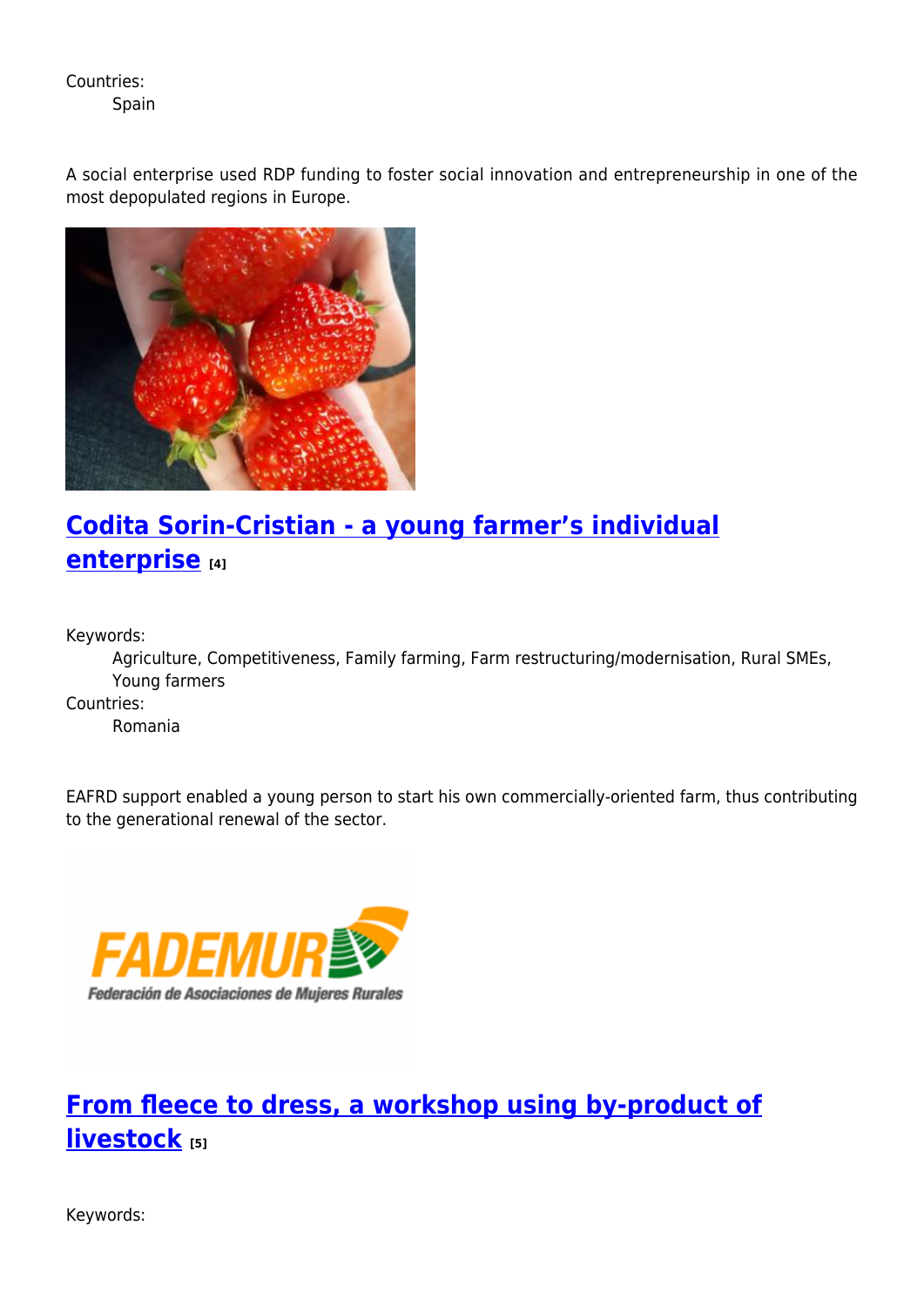Added value, Competitiveness, Demography, Diversification, Education & lifelong learning, Entrepreneurship, Short supply chains & local markets

Countries:

Spain

A rural women's association used Rural Development Programme (RDP) support to organise wool processing training courses and to create employment opportunities by valorising wool, a by-product of sheep meat production.



# **[Koronya Horticulture – developing a start-up business in](https://enrd.ec.europa.eu/projects-practice/koronya-horticulture-developing-start-business-horticulture_en) [horticulture](https://enrd.ec.europa.eu/projects-practice/koronya-horticulture-developing-start-business-horticulture_en) [6]**

Keywords:

Competitiveness, Direct marketing, Entrepreneurship, Rural business, Women, Young farmers Countries:

Hungary

A female entrepreneur used Rural Development Programme (RDP) support for young farmers to grow her business of producing herbs and container ornamental plants.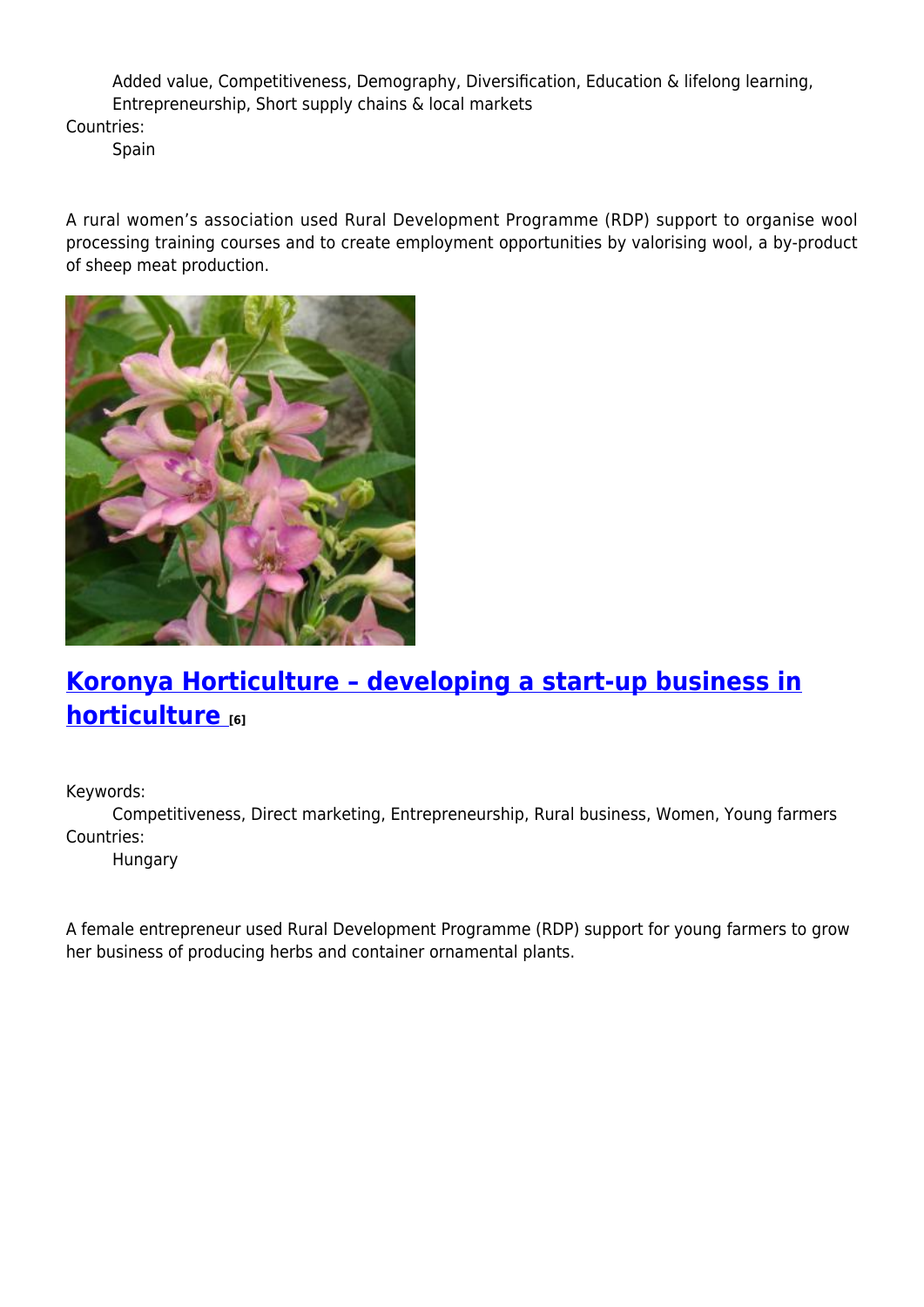

# **[Upgrading a sheep farm and opening of Farm Shop by a](https://enrd.ec.europa.eu/projects-practice/upgrading-sheep-farm-and-opening-farm-shop-maltese-young-farmer_en) [Maltese young farmer](https://enrd.ec.europa.eu/projects-practice/upgrading-sheep-farm-and-opening-farm-shop-maltese-young-farmer_en) [7]**

Keywords:

Agriculture, Animal husbandry, Competitiveness, Direct marketing, Diversification, Entrepreneurship, Family farming, Farm restructuring/modernisation, Product quality, Young farmers

Countries:

Malta



A Maltese young farmer took over his father's sheep farm in order to preserve local traditions, whilst incorporating new and innovative ideas in the production and marketing process.

# **[RUSIMOVICI NEGOSLAV RAICO - Development and](https://enrd.ec.europa.eu/projects-practice/rusimovici-negoslav-raico-development-and-modernisation-vegetable-farm_en) [modernisation of a vegetable farm](https://enrd.ec.europa.eu/projects-practice/rusimovici-negoslav-raico-development-and-modernisation-vegetable-farm_en) [8]**

Keywords: Agriculture, Competitiveness, Direct marketing, Entrepreneurship, Farm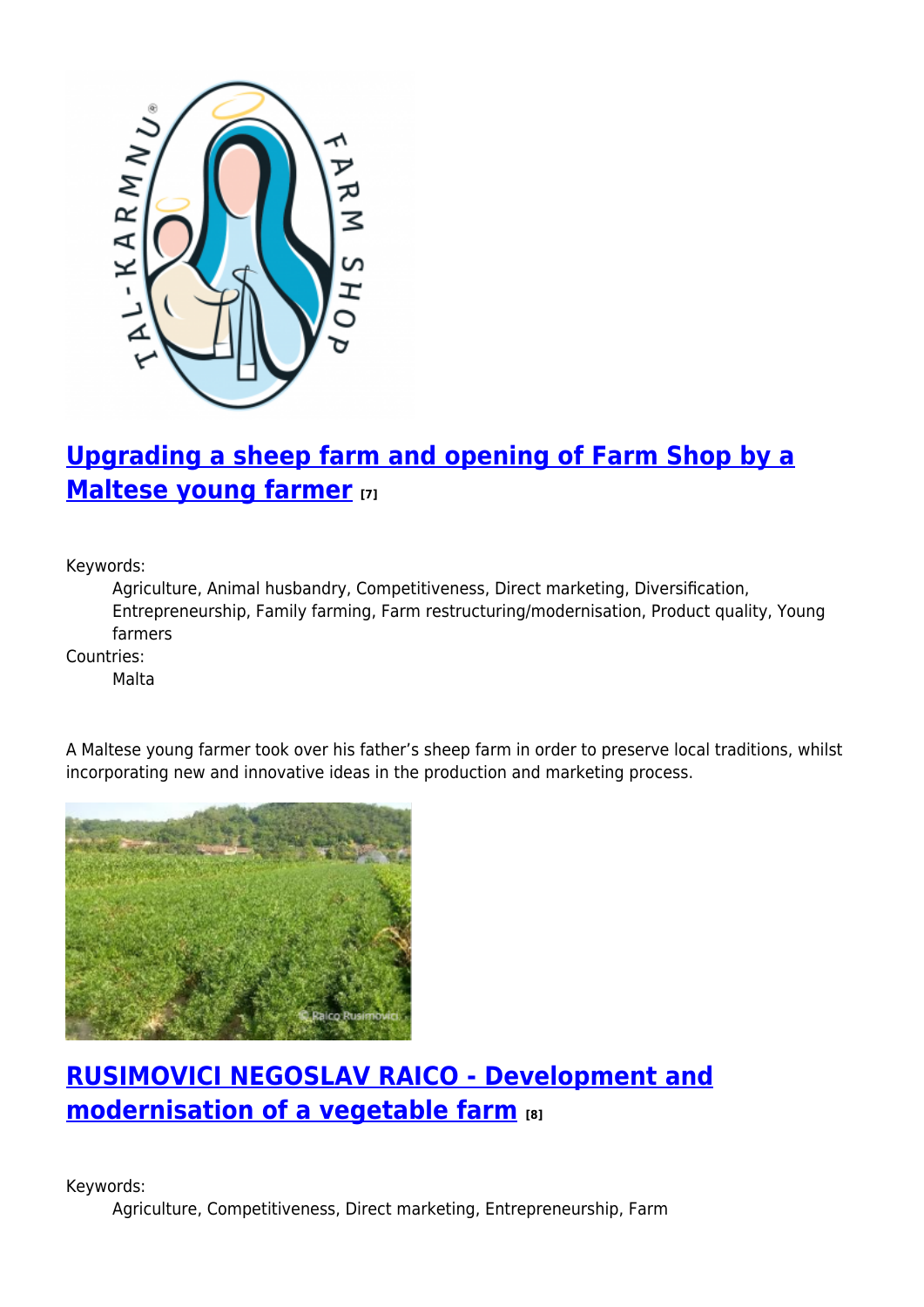restructuring/modernisation Countries: Romania

Turning a subsistence family farm into a dynamic agri-business through modernization and adoption of affordable new equipment.



## **[Qualification of land users in nature conservation](https://enrd.ec.europa.eu/projects-practice/qualification-land-users-nature-conservation_en) [9]**

Keywords:

Advisory services, Agriculture, Information & promotion activities, Knowledge transfer, Nature conservation, Vocational training & skills acquisition

Countries:

Germany

Ensuring the preservation and restoration of species and habitats in Saxony, by offering free advice and relevant qualifications to land users.



#### **[Cojocaru Nicusor-Alin holding, setting up as a young farmer](https://enrd.ec.europa.eu/projects-practice/cojocaru-nicusor-alin-holding-setting-young-farmer_en) [10]**

Keywords:

Agriculture, Competitiveness, Environmental protection, Job creation, Young farmers Countries:

Romania